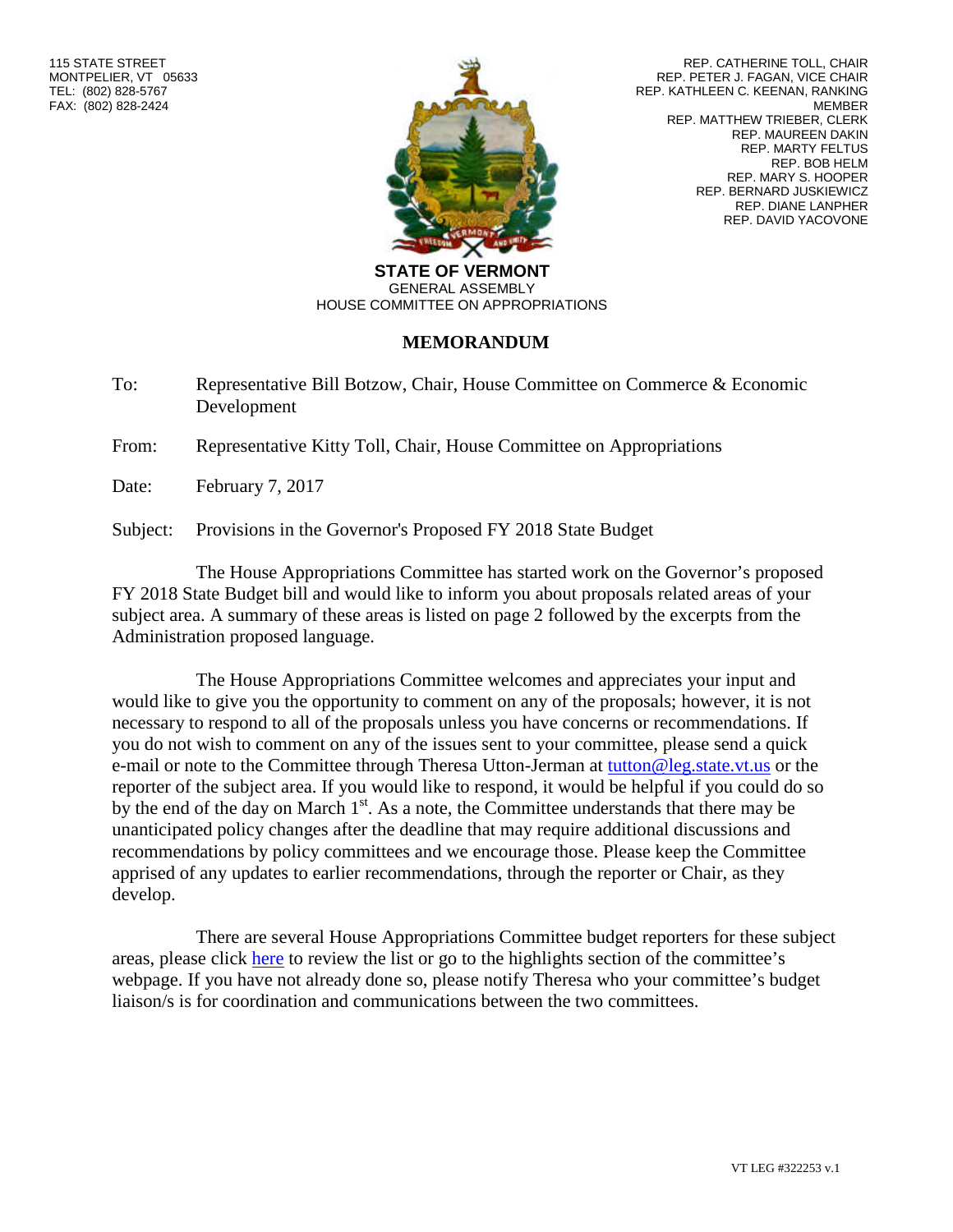House Committee on Commerce & Economic Development FY2018 State Budget review sections Page **2** of **4**

## Summary of Budget Review Sections

Language proposals:

- appropriations in the Agency of Commerce Community Development for developing and launching a marketing campaign in Sec. B1101, \$750,000, and an additional amount of \$200,000 is appropriated in (b) of this section to increase training for trade jobs;
- the transfer of funds to the Next Generation Initiative Fund for programs created previously, and in addition, there is an increase of \$500k to the National Guard Scholarship program in Sec. D.101;
- $\bullet$  the allocation of innovation grant funds in Sec. E.517;
- a change in how the Vermont State Colleges are funding in Sec. E.602; and
- an annual appropriation increase to the Vermont State Colleges that includes a report on how the funding would create high-wage, high-growth jobs in Sec. 602.0.1.

## Budget Review Sections:

Sec. B.1101 FISCAL YEAR 2018 ONE-TIME GENERAL FUND APPROPRIATIONS (a) The sum of \$750,000 is appropriated to the Secretary of Commerce and Community Development for developing and launching a marketing campaign.

(1) The funds in appropriated in the section shall be used to:

(A) build on Vermont's successful branding and marketing efforts surrounding tourism, recreation, and the working lands;

(B) expand the Vermont brand to attract entrepreneurs and would-be entrepreneurs to Vermont;

(C) advance attributes of innovation, tech and digital economy, and energy leadership in Vermont; and

(D) connect entrepreneurs with the career aspirations of young Vermonters.

(2) The funds appropriated in this section may be matched with federal funds, special funds, grants, donations, and private funds.

(3) The Secretary shall establish performance measures that support the strategic priority of strengthening the state economy before disbursing these funds.

**EXPLANATION:** One-time appropriation to be used to attract more workers to the state through Economic Development Marketing.

(b) The sum of \$200,000 is appropriated to the Secretary of Commerce and Community Development for the Vermont Training Program. These funds shall be targeted to support training in the trades including, but not limited to, electricians, carpenters, plumbers, pipefitters, welders, heavy equipment operators, automotive service technicians, aviation technicians, fuel/electrical systems technicians, tool and die makers, industrial mechanics, precision metal fabricators, and horticulturalists. These funds shall be administered by the Vermont Training Program.

EXPLANATION: Onetime appropriation to increase training for occupations in the trades.

Sec. D.101 FUND TRANSFERS, REVERSIONS, AND RESERVES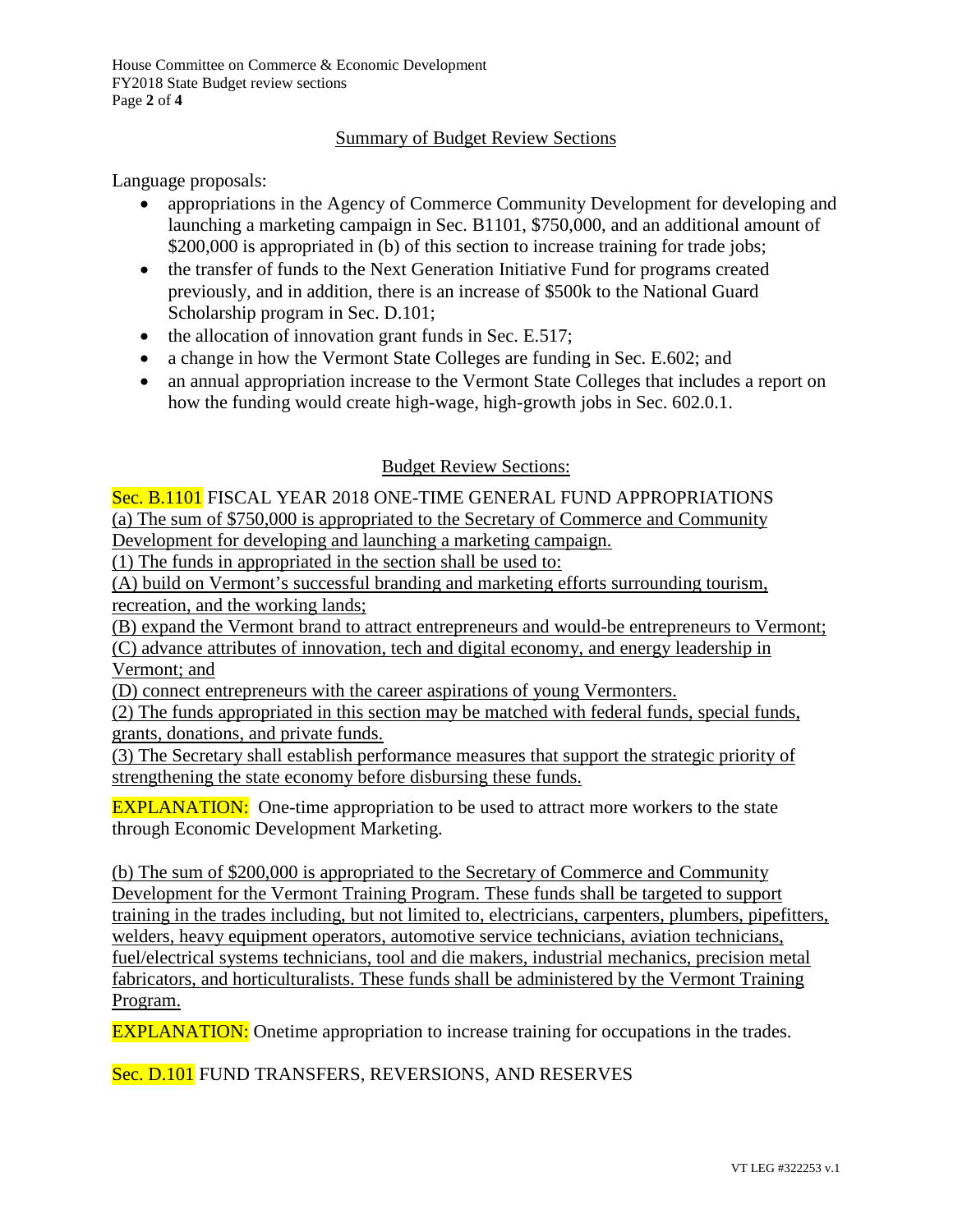House Committee on Commerce & Economic Development FY2018 State Budget review sections Page **3** of **4**

(a) Notwithstanding any other provision of law, the following amounts are transferred from the funds indicated:

(1) From the General Fund to the Next Generation Initiative Fund established by 16 V.S.A. § 2887*:* \$3,409,900*.*

EXPLANATION**:** Transfer funds to the Next Generation to continue prior year programs and increase the funding for the National Guard Scholarship program by \$500K.

Sec. E.517 Innovation Grants

(a) Of this appropriation, \$1,600,000 from the Education Fund shall be to support education innovation grants. Notwithstanding 16 V.S.A. § 4025(b), of this Education Fund appropriation, the amount of:

(1) \$500,000 is appropriated to the Secretary of Education to establish annual classroom innovation grants for educators teaching students from pre-kindergarten through high school. The Secretary shall establish criteria for these competitive grants to award and promote innovative thinking in the classroom. These funds may be matched to federal funds, special funds, grants, donations, and private funds.

(2) \$500,000 is appropriated to the Secretary of Education to establish annual management and modernization grants to assist school boards and school management with training opportunities, technology upgrades, and expertise in school efficiency and consolidation, plus assistance with instituting best practices in special education. The Secretary shall establish criteria for these grants to assist districts with expert consulting services, like those currently provided by District Management Council, which have already identified successful strategies for doing better with less. These funds may be matched to federal funds, special funds, grants, donations, and private funds.

(3) \$250,000 is appropriated to the Secretary of Education to establish school technology and connectivity grants funding to help schools advance a vision for technology-supported education. Resources can support either the cost of upgrading to higher speed internet access or funding plans to use technology to support better operations or transformational practices.

(A)The Secretary shall establish criteria for these competitive grants, which shall include, but not limited to:

(i) school participation in the FCC's E-Rate program; and

(ii) school internet speeds less than 25 mbps,

(B) These funds may be matched to federal funds, special funds, grants, donations, and private funds.

(d) \$200,000 is appropriated to the Secretary of Education to establish code camp grants for elementary and middle school students to encourage science, technology, engineering, and mathematics (STEM) education at an early age. The Secretary shall establish criteria for these grants. These funds may be matched to federal funds, special funds, grants, donations, and private funds.

(e) \$150,000 shall be used to fund Agency of Education efforts to boost Career and Technical Education.

**EXPLANATION:** Allocation of innovation grant funds.

Sec. E.602 Vermont state colleges